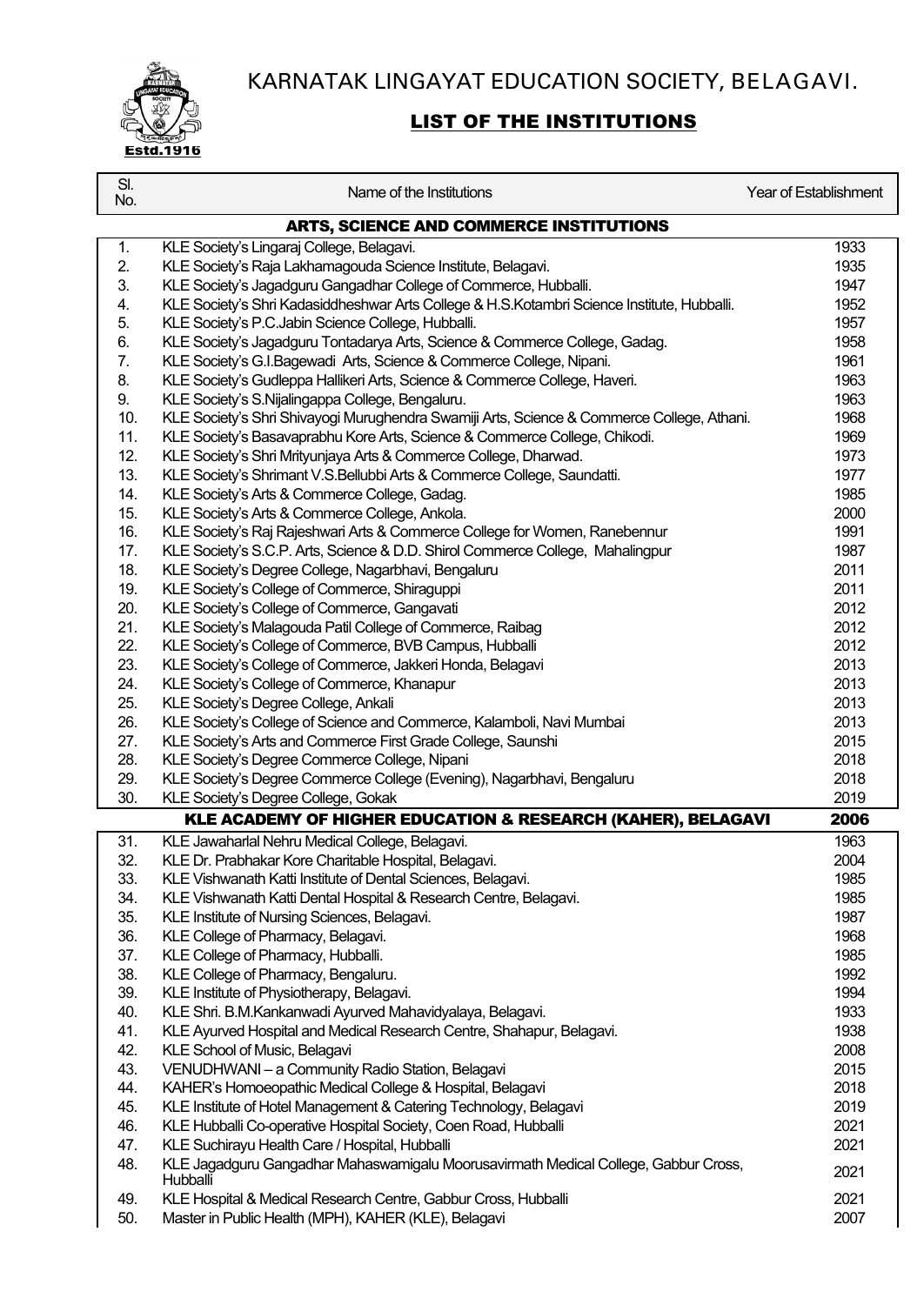| SI.<br>No. | Name of the Institutions                                                                                              | <b>Year of Establishment</b>            |
|------------|-----------------------------------------------------------------------------------------------------------------------|-----------------------------------------|
| 51.        | School of Allied Sciences, KAHER (KLE), BELAGAVI                                                                      | 2006                                    |
| 52.        | Khelo India Centre, KAHER (KLE), Belagavi                                                                             | 2020                                    |
| 53.        | Dr. Prabhakar Kore Basic Science Research Centre (BSRC), KAHER (KLE), Belagavi                                        | 2013                                    |
|            | <b>HEALTH SCIENCE INSTITUTIONS</b>                                                                                    |                                         |
| 54.        | KLE Society's Sardar V.V. Patil School of Pharmacy, Bengaluru.                                                        | 1976                                    |
| 55.        | KLE Society's Institute of Dental Sciences, Bengaluru.                                                                | 1992                                    |
| 56.        | KLE Society's College of Pharmacy, Nipani.                                                                            | 1992                                    |
| 57.        | KLE Society's College of Pharmacy, Gadag.                                                                             | 1992                                    |
| 58.        | KLE Society's College of Pharmacy, Ankola                                                                             | 2005                                    |
| 59.        | KLE Society's Institute of Nursing Sciences, Hubballi.                                                                | 2003                                    |
| 60.        | KLE Society's Institute of Nursing Sciences, Ankola.                                                                  | 2003                                    |
| 61.        |                                                                                                                       | 2004                                    |
|            | KLE Society's Institute of Nursing Sciences, Dandeli                                                                  | (Shifted from Gokak to<br>Dandeli 2009) |
| 62.        | KLE Society's College of Physiotherapy, Hubballi.                                                                     | 2004                                    |
| 63.        | KLE Society's College of Naturopathy & Yogic Sciences, Belagavi.                                                      | 2004                                    |
| 64.        | USM - KLE International Medical School / Programme, Belagavi                                                          | 2010                                    |
| 65.        | KLE Society's Centenary Institute of Nursing Sciences, Yellur, Belagavi                                               | 2018                                    |
| 66.        | KLE Society's Institute of Nursing Sciences, Gokak                                                                    | 2018                                    |
| 67.        | KLES Hubli Institute of Nursing Sciences, Coen Road, Co-operative Hospital Campus, Hubballi                           | 2021                                    |
|            | <b>HEALTH CARE INSTITUTIONS</b>                                                                                       |                                         |
| 68.        | KLES Dr. Prabhakar Kore Hospital & M.R.C. Belagavi.                                                                   | 1986                                    |
| 69.        | KLES Dental Hospital & Research Centre, Bengaluru.                                                                    | 1992                                    |
| 70.        | KLE Society's Dr. Kamal Hospital & Medical Research Centre, Ankola.                                                   | 1979                                    |
| 71.        | KLE Society's Ayurved Pharmacy, Belagavi.                                                                             | 1938                                    |
| 72.        | KLE Society's Heart Foundation, Belagavi.                                                                             | 2002                                    |
| 73.        | KLE Society's Hospital I.C.U., Gokak.                                                                                 | 2006                                    |
| 74.        | KLE Society's K.L.E. Kidney Foundation, Belagavi.                                                                     | 2004                                    |
| 75.        | KLE Society's Belgaum Cancer Hospital, Belagavi                                                                       | 2014                                    |
| 76.        | KLE Centenary Charitable Hospital & MRC, Yallur Road, Belagavi                                                        | 2015                                    |
| 77.        | KLE Society's Dr. Prabhakar Kore Hospital Intensive Care Unit, Chikodi                                                | 2016                                    |
| 78.        | KLE Society's Ayurvedic Hospital, Chikodi                                                                             | 2021                                    |
| 79.        | KLE Society's Hospital, Pune                                                                                          | 2021                                    |
|            | KLE TECHNOLOGICAL UNIVERSITY, HUBBALLI                                                                                | 2015                                    |
|            |                                                                                                                       |                                         |
| 80.        | KLE Society's B.V. Bhoomraddi College of Engineering & Technology, Vidyanagar, Hubballi.                              | 1947                                    |
| 81.        | KLE Society's Master of Computer Applications, BVB Engineering & Technology, Hubballi.                                | 1999                                    |
| 82.        | KLE Society's Master of Business Administration, Hubballi                                                             | 2008                                    |
| 83.        | KLE Dr.M.S.Sheshgiri College of Engineering & Technology, Udyambag, Belagavi.                                         | 1979                                    |
| 84.        | KLE Society's Master of Computer Applications, KLE Dr.M.S.Sheshgiri College of Engg. & Tech.,<br>Udymabag Belagavi.   | 1998                                    |
| 85.        | KLE Society's Master of Business Administration, KLE Dr.M.S.Sheshgiri College of Engg. & Tech.,<br>Udymabag Belagavi. | 2009                                    |
| 86.        | KLE Society's Law College, Bengaluru.                                                                                 | 1975                                    |
|            | <b>TECHNICAL INSTITUTIONS</b>                                                                                         |                                         |
| 87.        | KLE Society's C.B.Kore Polytechnic, Chikodi.                                                                          | 1984                                    |
| 88.        | KLE Society's C.B.Kolli Polytechnic, Haveri.                                                                          | 1984                                    |
| 89.        | KLE Society's Smt. Channabasamma Ishwarappa Munavalli Polytechnic, Hubballi.                                          | 1984                                    |
| 90.        | KLE Society's Fashion Technology & Apparel Institute, Bengaluru.                                                      | 2002                                    |
| 91.        | KLE Society's Bachelor of Computer Applications, P.C.Jabin Science College Campus, Hubballi.                          | 1999                                    |
| 92.        | KLE Society's Bachelor of Computer Applications, J.T.College, Gadag.                                                  | 1999                                    |
| 93.        | KLE Society's Bachelor of Computer Applications, R.L.Science Institute, Belagavi.                                     | 1999                                    |
| 94.        | KLE Society's Bachelor of Computer Applications, S.Nijalingappa College premises, Bengaluru.                          | 2000                                    |
| 95.        | KLE Society's Master of Computer Applications, S.Nijaligappa College, Bengaluru.                                      | 2000                                    |
| 96.        | KLE Society's Industrial Training Centre (ITC), Gokak.                                                                | 2003                                    |
| 97.        | KLE Society's Institute of Fashion Technology & Apparel Design, Belagavi.                                             | 2006                                    |
|            |                                                                                                                       |                                         |
| 98.        | KLE Society's Bachelor of Computer Applications, B. K. College, Chikodi.                                              | 2001                                    |
| 99.        | KLE Society's Bachelor of Computer Applications, S. S. M. S. College, Athani.                                         | 2007                                    |
| 100.       | KLE Society's Bachelor of Computer Applications, Akkol Road, Nipani.                                                  | 2007                                    |
| 101.       | KLE Society's Bachelor of Computer Applications, G.H. College, Haveri.                                                | 2007                                    |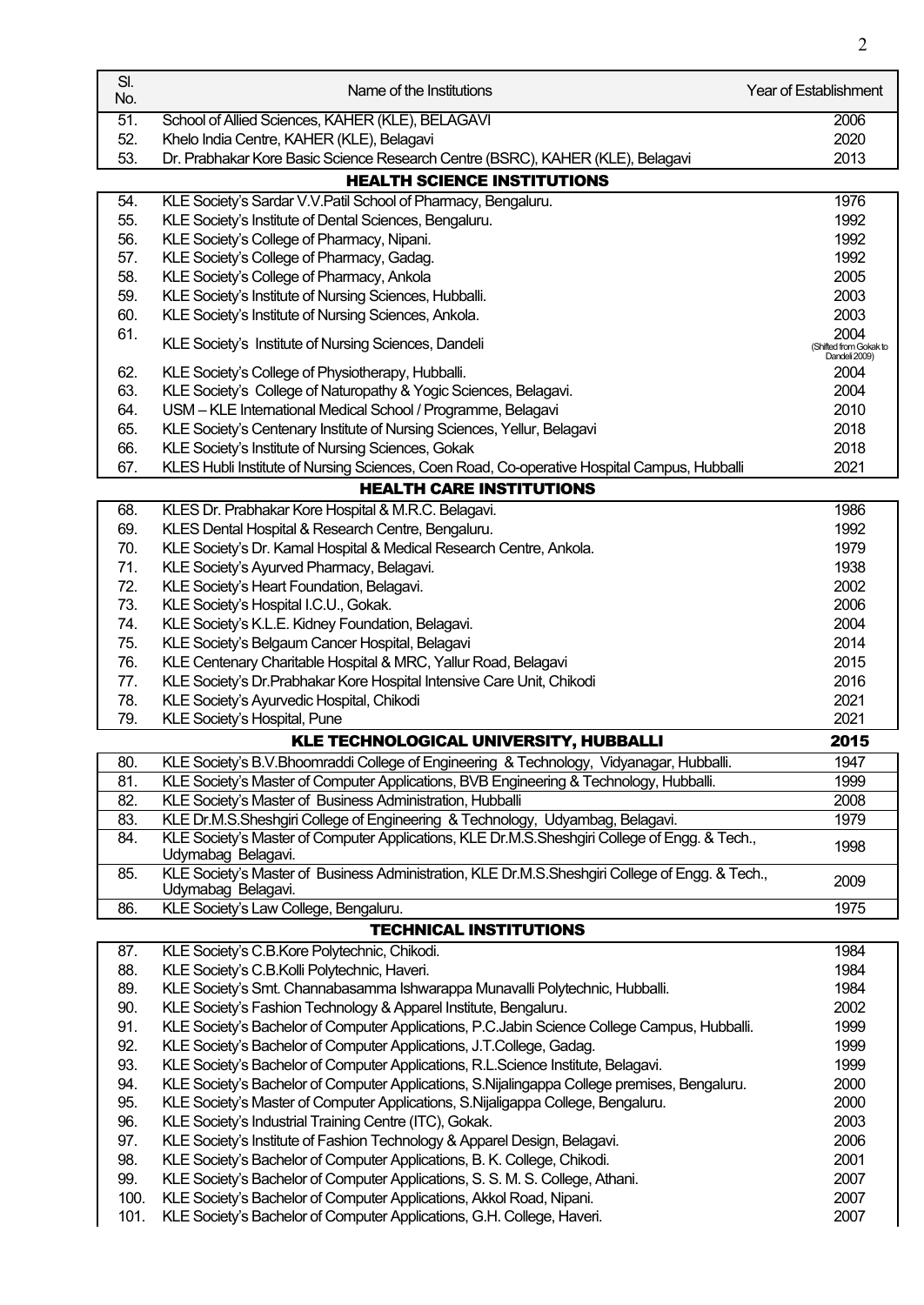| SI.<br>No. | Name of the Institutions                                                                         | <b>Year of Establishment</b> |
|------------|--------------------------------------------------------------------------------------------------|------------------------------|
| 102.       | KLE Society's Bachelor of Computer Applications, S.V.S. Bellubbi College, Saundatti.             | 2008                         |
| 103.       | KLE Society's KLE Institute of Technology, Gokul Road, Hubballi.                                 | 2008                         |
| 104.       | KLE Society's KLE College of Engineering & Technology, Chikodi.                                  | 2008                         |
| 105.       | KLE Society's Polytechnic, Bailhongal                                                            | 2008                         |
| 106.       | KLE Society's Polytechnic, Mahalingpur                                                           | 2008                         |
| 107.       | KLE Society's S.C.P. I.T.C. College, Mahalingpur                                                 | 2001                         |
| 108.       | KLE Society's Private I.T.I., Bailhongal                                                         | 2012                         |
| 109.       | KLE Society's Bachelor of Computer Applications, Dharwad                                         | 2013                         |
| 110.       | KLE Society's College of M.C.A., R.L.Science Institute, Belagavi                                 | 2012                         |
| 111.       | KLE Society's Master of Computer Applications, KLE Institute of Technology, Gokul Road, Hubballi | 2012                         |
| 112.       | KLE Society's College of B.C.A., Nagarbhavi, Bengaluru                                           | 2017                         |
| 113.       | KLE Society's College of B.C.A., Khanapur                                                        | 2018                         |
| 114.       | KLE Society's College of B.C.A., Gokak                                                           | 2018                         |
|            | <b>MANAGEMENT INSTITUTIONS</b>                                                                   |                              |
| 115.       | KLE Society's College of Business Administration, Vidyanagar, Hubballi.                          | 1996                         |
| 116.       | KLE Society's College of Business Administration, Lingaraj College, Belagavi.                    | 1996                         |
| 117.       | KLE Society's Institute of Management Studies & Research, Hubballi.                              | 1998                         |
| 118.       | KLE Society's Institute of Business Management, S.Nijaligappa College, Bengaluru.                | 1998                         |
| 119.       | KLE Society's Institute of Tourism Administration, S.Nijaligappa College, Bengaluru.             | 2000                         |
| 120.       | KLE Society's Institute of Hotel Management & Catering Technology, S.Nijaligappa College,        |                              |
|            | Bengaluru.                                                                                       | 1991                         |
| 121.       | KLE Society's Bachelor of Business Administration, B. K. College, Chikodi.                       | 2007                         |
| 122.       | KLE Society's Bachelor of Business Administration, J. T. College, Gadag.                         | 2007                         |
| 123.       | KLE Society's Bachelor of Business Administration, Dharwad.                                      | 2008                         |
| 124.       | KLE Society's Bachelor of Business Administration, Akkol Road, Nipani.                           | 2008                         |
| 125.       | KLE Society's Bachelor of Business Administration, S.S.M.S. College, Athani.                     | 2008                         |
| 126.       | KLE Society's K.F. Patil Institute of Business Administration, Ranebennur.                       | 2009                         |
| 127.       | KLE Society's College of B.B.A., Khanapur                                                        | 2012                         |
| 128.       | KLE Society's College of B.B.A., Nagarbhavi, Bengaluru                                           | 2013                         |
|            | <b>AGRICULTURE SCIENCE</b>                                                                       |                              |
| 129.       | KLE Society's School of Agricultural Training and Research, Mattikopp, Tq.Bailhongal             | 1999                         |
| 130.       | KLE Krishi Vigyan Kendra, Mattikopp, Tq.Bailhongal                                               | 2011                         |
|            | <b>LAW COLLEGES</b>                                                                              |                              |
| 131.       | KLE Society's Gurusiddappa Kotambri Law College, Hubballi.                                       | 1974                         |
| 132.       | KLE Society's S.A.Manvi Law College, Gadag.                                                      | 1974                         |
| 133.       | KLE Society's B.V.Bellad Law College, Lingaraj College Campus, Belagavi.                         | 1975                         |
| 134.       | KLE Society's Law College, Chikodi.                                                              | 1999                         |
| 135.       | KLE Law College, Kalamboli, Navi Mumbai                                                          | 2016                         |
|            | <b>COLLEGE OF EDUCATION</b>                                                                      |                              |
| 136.       | KLE Society's College of Education, Hubballi.                                                    | 1986                         |
| 137.       | KLE Society's College of Education, Bengaluru.                                                   | 2004                         |
| 138.       | KLE Society's College of Education, Lingaraj College campus, Belagavi.                           | 2004                         |
| 139.       | KLE Society's College of Education, G.I.Bagewadi College Campus, Nipani.                         | 2004                         |
| 140.       | KLE Society's Smt. Yashodadevi Gangadhar Kulagude College of Education, Athani.                  | 2004                         |
| 141.       | KLE Society's College of Education, Ankola.                                                      | 2004                         |
|            | <b>TEACHERS' TRAINING INSTITUTIONS</b>                                                           |                              |
| 142.       | KLE Society's S.S. Basavanal Teachers' Training Institute, Belagavi.                             | 1940                         |
| 143.       | KLE Society's J.G. Teachers' Training Institute, Hubballi.                                       | 1947                         |
| 144.       | KLE Society's Primary Teachers' Training Institute, Ankola.                                      | 1964                         |
| 145.       | KLE Society's Anganwadi Workers' Training Centre, Ankola.                                        | 1982                         |
| 146.       | KLE Society's Nursery Teachers' Training Institute, Malur.                                       | 1986                         |
| 147.       | KLE Society's Teachers' Training Institute (D.Ed.), Lingaraj College Campus, Belagavi.           | 2004                         |
| 148.       | KLE Society's Teachers' Training Institute (D.Ed.), Khanapur.                                    | 2004                         |
| 149.       | KLE Society's Teachers' Training Institute (D.Ed.), Ankali.                                      | 2004                         |
| 150.       | KLE Society's Teachers' Training Institute (D.Ed.), Haveri.                                      | 2004                         |
| 151.       | KLE Society's Teachers' Training Institute (D.Ed.), Gangavati.                                   | 2004                         |
| 152.       | KLE Society's Teachers' Training Institute (D.Ed.), Athani                                       | 2005                         |

3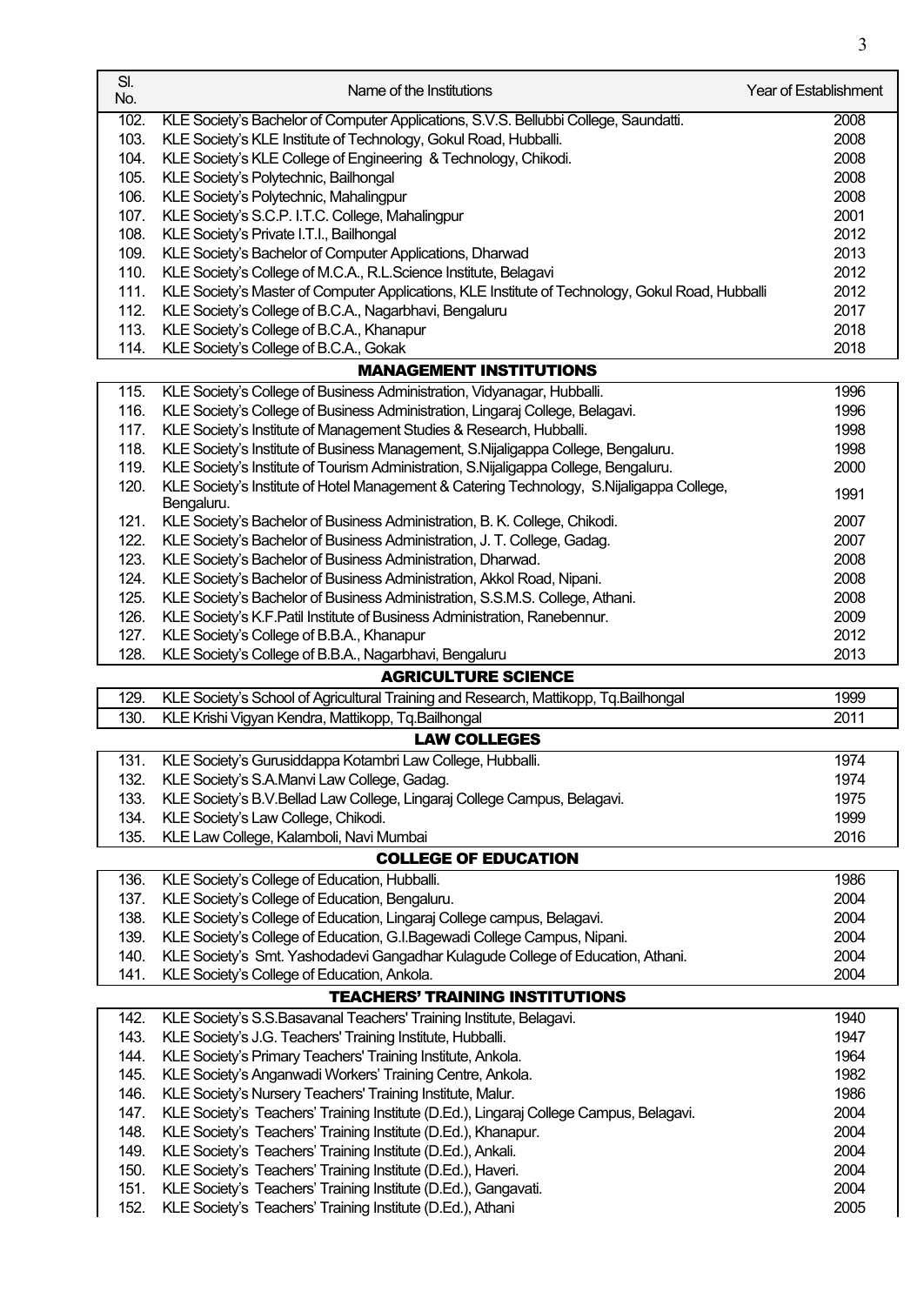| SI.<br>No. | Name of the Institutions                                                                                        | Year of Establishment |
|------------|-----------------------------------------------------------------------------------------------------------------|-----------------------|
| 153.       | KLE Society's Teachers' Training Institute (D.Ed.), Aversa, Ankola                                              | 2005                  |
| 154.       | KLE Society's D.Ed. College, Akalkot, Maharashtra                                                               | 2006                  |
| 155.       | KLE Society's D.Ed. College, Solapur, Maharashtra                                                               | 2006                  |
| 156.       | KLE Society's D.Ed. College, Ichalkaranji, Maharashtra                                                          | 2006                  |
|            | <b>JUNIOR COLLEGES</b>                                                                                          |                       |
| 157.       | KLE Society's Lingaraj Pre-University College, Belagavi.                                                        | 1933                  |
| 158.       | KLE Society's G.A.Composite Pre-University College, Belagavi.                                                   | 1972                  |
| 159.       | KLE Society's R.L.S. Composite Pre-University College, Dharwad.                                                 | 1972                  |
| 160.       | KLE Society's S.K.Composite Pre-University College, Saundatti.                                                  | 1972                  |
| 161.       | KLE Society's Smt. Sharadadevi Kore Composite Pre-University College, Ankali.                                   | 1984                  |
| 162.       | KLE Society's Jagadguru Gangadhar Pre-University College of Commerce, Hubballi.                                 | 1947                  |
| 163.       | KLE Society's Shri. Kadasiddeshwar Pre-University Arts College & H.S.Kotambri Pre-University                    | 1952                  |
|            | Science College, Hubballi.                                                                                      |                       |
| 164.       | KLE Society's P.C.Jabin Pre-University College of Science, Hubballi.                                            | 1957                  |
| 165.       | KLE Society's Raja Lakhamagouda Pre-University College of Science, Belagavi.                                    | 1958                  |
| 166.       | KLE Society's Jagadguru Tontadarya Pre-University College of Arts, Science & Commerce, Gadag.                   | 1958                  |
| 167.       | KLE Society's G.I.Bagewadi Pre-University College of Arts, Science & Commerce, Nipani.                          | 1961                  |
| 168.       | KLE Society's Gudleppa Hallikeri Pre-University College, Haveri.                                                | 1963                  |
| 169.       | KLE Society's S.Nijaligappa Pre-University College, Bengaluru.                                                  | 1963                  |
| 170.       | KLE Society's Shri Shivayogi Murughendra Swamiji Pre-University College of Arts, Science &<br>Commerce, Athani. | 1968                  |
| 171.       | KLE Society's Basavaprabhu Kore Pre-University College, Chikodi.                                                | 1969                  |
| 172.       | KLE Society's C.S.Angadi Pre-University College, Gokak.                                                         | 1988                  |
| 173.       | KLE Independent Pre-University College, Rajajinagar, Bengaluru.                                                 | 1996                  |
| 174.       | KLE Society's Padavi Poorva Vidyalaya, Ankola.                                                                  | 1999                  |
| 175.       | KLE Society's Independent Pre-University College, Gangavati.                                                    | 2001                  |
| 176.       | KLE Society's Independent Pre-University College, Saunshi.                                                      | 2003                  |
| 177.       | KLE Society's M.S.Hosamani Pre-University College, Khanapur.                                                    | 2004                  |
| 178.       | KLE Society's Pre-University Arts, Science & Commerce College, Shiraguppi.                                      | 2007                  |
| 179.       | KLE Society's Pre-University Arts, Science & Commerce College, Kukanur.                                         | 2007                  |
| 180.       | KLE Society's Independent Pre-University College, Nagarabhavi, Bengaluru                                        | 2007                  |
| 181.       | KLE Society's Raj Rajeshwari Composite Pre-University College for Girls,<br>Ranebennur                          | 1980                  |
| 182.       | KLE Society's Independent Pre-University College, Hangal, Dt. Haveri.                                           | 2008                  |
| 183.       | KLE Society's Malagouda Patil Pre-University College, Raibag.                                                   | 2008                  |
| 184.       | KLE Society's S.C.P. Pre-University College, Mahalingpur                                                        | 1979                  |
| 185.       | KLE Society's Prerana Pre-University College, Hubballi                                                          | 2011                  |
| 186.       | KLE Society's Independent Pre-University College, Jakkerihond, Belagavi                                         | 2012                  |
| 187.       | KLE Society's Independent Pre-University College, Chikodi                                                       | 2013                  |
| 188.       | KLE Society's Junior College of Science and Commerce, Kalamboli, Navi Mumbai                                    | 2014                  |
| 189.       | KLE Society's Pre-University College, Nipani                                                                    | 2015                  |
| 190.       | KLE Society's Pre-University Commerce College, BVB Campus, Hubballi                                             | 2016                  |
| 191.       | KLE Society's Prerana Residential Pre-University College, Kotagondhunashi, Hubballi                             | 2017                  |
| 192.       | KLE Society's Pre-University College, Bailhongal                                                                | 2017                  |
|            | <b>HIGH SCHOOLS</b>                                                                                             |                       |
| 193.       | KLE Society's G.A.Composite Pre-University College (High School Section), Belagavi.                             | 1916                  |
| 194.       | KLE Society's R.L.S. Composite Pre-University College (High School Section), Dharwad.                           | 1922                  |
| 195.       | KLE Society's S.K.Composite Pre-University College (High School Section), Saundatti.                            | 1935                  |
| 196.       | KLE Society's Annappa Kadadi High School. Solapur, [Maharastra].                                                | 1937                  |
| 197.       | KLE Society's Silver Jubilee High School, Barsi [Maharastra].                                                   | 1941                  |
| 198.       | KLE Society's Smt. Sharadadevi Kore Composite Pre-University College (High School Section),<br>Ankali.          | 1946                  |
| 199.       | KLE Society's Mangrule Secondary & Higher Secondary School, Akalkot [Maharastra].                               | 1953                  |
| 200.       | KLE Society's C.S. Kittur High School, Athani.                                                                  | 1958                  |
| 201.       | KLE Society's C.S.Angadi High School, Gokak.                                                                    | 1962                  |
| 202.       | KLE Society's Vasudevrao Kasbekar High School, Ankola.                                                          | 1962                  |
| 203.       | KLE Society's P.R.Chikodi Secondary School, Galataga, Tq: Chikodi, Dist: Belagavi.                              | 1965                  |
| 204.       | KLE Society's B.B.Mamadapur Girls High School, Saundatti.                                                       | 1970                  |
| 205.       | KLE Society's M.R.Sakhare English Medium School, Hubballi.                                                      | 1974                  |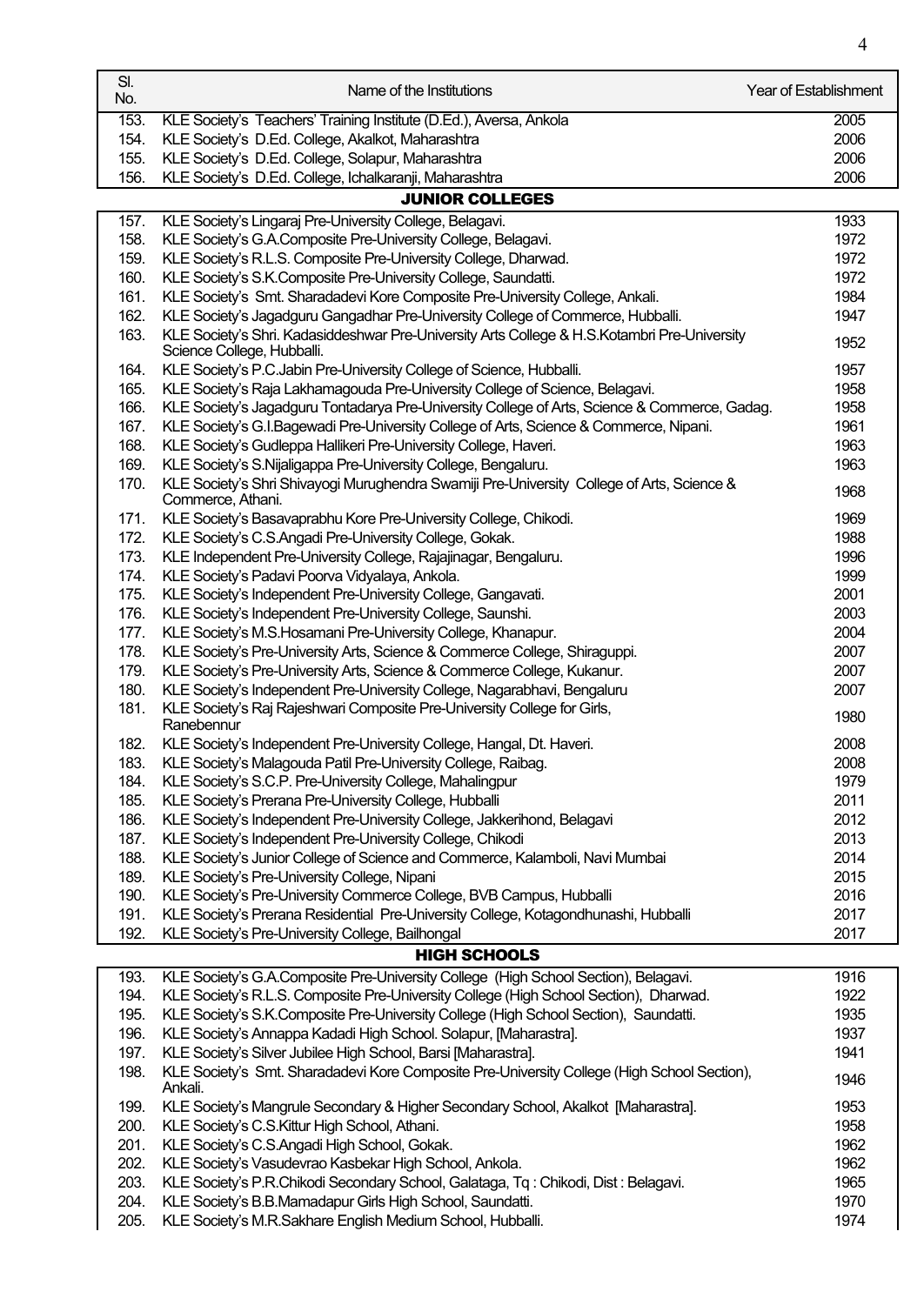| SI.<br>No.   | Name of the Institutions                                                                                                                   | <b>Year of Establishment</b> |
|--------------|--------------------------------------------------------------------------------------------------------------------------------------------|------------------------------|
| 206.         | KLE Society's Smt. V. Nanjamma High School, Malur.                                                                                         | 1981                         |
| 207.         | KLE Society's H.F.Kattimani Kannada Medium High School, Hubballi.                                                                          | 1994                         |
| 208.         | KLE Society's K.G. & English Medium School, Nipani.                                                                                        | 1987                         |
| 209.         | KLE Society's English Medium School, Haveri.                                                                                               | 1998                         |
| 210.         | KLE Society's School, Saundatti.                                                                                                           | 1998                         |
| 211.         | KLE Society's Smt. Chandrakala Bhimarao Ranamode School, Athani                                                                            | 1998                         |
| 212.         | KLE Society's School, Gadag.                                                                                                               | 1998                         |
| 213.         | KLE Society's School, Rajajinagar, Bengaluru.                                                                                              | 2002                         |
| 214.         | KLE Society's English Medium School, Manjunath Nagar, Hubballi.                                                                            | 2001                         |
| 215.         | KLE Mahadevappanna Munavalli School, Gokak.                                                                                                | 2003                         |
| 216.         | KLE International School, Kuvempu Nagar, Belagavi.                                                                                         | 2004                         |
| 217.         | KLE Society's CBSE School, Nipani.                                                                                                         | 2004                         |
| 218.         | KLE Society's English Medium School, Malur                                                                                                 | 2005                         |
| 219.         | KLE Society's School, Rayapur, Dharwad.                                                                                                    | 2005                         |
| 220.         | KLE Society's Basavaprabhu Kore CBSE School, Ankali                                                                                        | 2006                         |
| 221.         | KLE Society's Raj Rajeshwari High School, Ranebennur                                                                                       | 1962                         |
| 222.         | KLE Society's Model Higher Secondary School, Hanumanamatti                                                                                 | 1960                         |
| 223.         | KLE Society's S.C.P. High School, Mahalingpur                                                                                              | 1950                         |
| 224.         | KLE Society's English Medium School, Jule, Solapur [Maharastra].                                                                           | 2006                         |
| 225.         | KLE Society's School, Nagarbhavi, Bengaluru                                                                                                | 2008                         |
| 226.         | KLE Society's Kannada Medium High School, Kerur                                                                                            | 2011                         |
| 227.         | KLE Society's M.R.Sakhare English Medium School (CBSE), Vidyanagar, Hubballi                                                               | 2004                         |
| 228.         | KLE English Medium School, NTPC, Fatetewadi, Dist. Solapur                                                                                 | 2017                         |
| 229.         | KLE Society's Kannada Medium High School, Yadrav                                                                                           | 2020                         |
| 230.         | KLE Society's Basava Residential Girls School, Doddabele, Kengeri, Bengaluru                                                               | 1993                         |
| 231.         | KLE Society's Kannada Medium High School, Nipani                                                                                           | 2021                         |
|              | PRIMARY, PRE-PRIMARY SCHOOLS                                                                                                               |                              |
| 232.         | KLE Society's B.S.Hanchinal Kannada Primary School, Belagavi.                                                                              | 1942                         |
| 233.         | KLE Society's Kindergarten, College Road, Belagavi.                                                                                        | 1960                         |
| 234.         | KLE Society's Kindergarten School, Ankola.                                                                                                 | 1970                         |
| 235.         | KLE Society's Practising Primary School, Ankola.                                                                                           | 1970                         |
| 236.         | KLE Society's H.F.Kattimani Kannada Primary School, Hubballi.                                                                              | 1983                         |
| 237.         | KLE Society's Nursery & Higher Primary School, Malur.                                                                                      | 1989                         |
| 238.         | KLE Society's Satagouda Chanagouda Patil Kannada Medium Convent School, Ankali.                                                            | 1989                         |
| 239.<br>240. | KLE Society's Silver Jubilee Prathamik Shala, Barsi [Maharastra].                                                                          | 1991<br>1991                 |
| 241.         | KLE Society's Silver Jubilee Balak Mandir, Barsi [Maharastra].<br>KLE Society's Dr.Dayanand Hiremath Kannada Medium Convent School, Kerur. | 1990                         |
| 242.         | KLE Bal Sanskar Kendra Prathamik Shala, Akkalkot [Maharastra].                                                                             | 1993                         |
| 243.         | K.L.E. Bal Sanskar Shishuvikas Mandir, Akkalkot [Maharastra].                                                                              | 1993                         |
| 244.         | KLE Society's Annappa Kadadi Balak Mandir, Solapur                                                                                         | 1999                         |
| 245.         |                                                                                                                                            | 1999                         |
|              | KLE Society's Prathamik Shala, Solapur [Maharastra].                                                                                       | (Merged in 2004)             |
| 246.         | KLES The Banyan, Lingaraj College campus, Belagavi                                                                                         | 2007                         |
| 247.         | KLE Society's Raj Rajeshwari Balawadi, Ranebennur                                                                                          | 1987                         |
| 248.         | KLE Society's Raj Rajeshwari Lower Primary School, Ranebennur                                                                              | 1987                         |
| 249.         | KLE Society's Raj Rajeshwari Higher Primary School, Ranebennur                                                                             | 1973                         |
| 250.<br>251. | KLE Society's S.C.P. Primary School, Mahalingpur<br>KLES The Banyan, B.V.B. College campus, Vidyanagar, Hubballi                           | 2000<br>2009                 |
| 252.         | <b>KLE Sanskruti, Ankali</b>                                                                                                               | 2009                         |
| 253.         | KLE Society's Pre-Primary and Primary Kannada Convent School, Galataga                                                                     | 2009                         |
| 254.         | KLES The Banyan, Nagarbhavi, Bengaluru                                                                                                     | 2011                         |
| 255.         | KLE Society's Kannada Medium Pre-Primary and Primary School, Athani                                                                        | 2013                         |
| 256.         | KLE Society's Kannada Lower Primary School, Raibag                                                                                         | 2013                         |
| 257.         | KLE Society's Kannada Medium Primary School, Nipani                                                                                        | 2013                         |
| 258.         | KLE Society's Kannada Lower Primary School, Khanapur                                                                                       | 2013                         |
| 259.         | KLE Society's Kannada Medium Pre-Primary and Higher Primary School, Yadrav, Tq.Raibag                                                      | 2013                         |
| 260.         | KLE Society's Kannada Medium Primary School, Arjun Vihar, Lohiya Nagar, Hubballi                                                           | 2013                         |
| 261.         | KLE Society's School, Lingaraj College campus, Belagavi                                                                                    | 2014                         |
| 262.         | KLE Kannada Prathamik Shala, Akalkot (Self-finance)                                                                                        | 2014                         |
|              |                                                                                                                                            |                              |